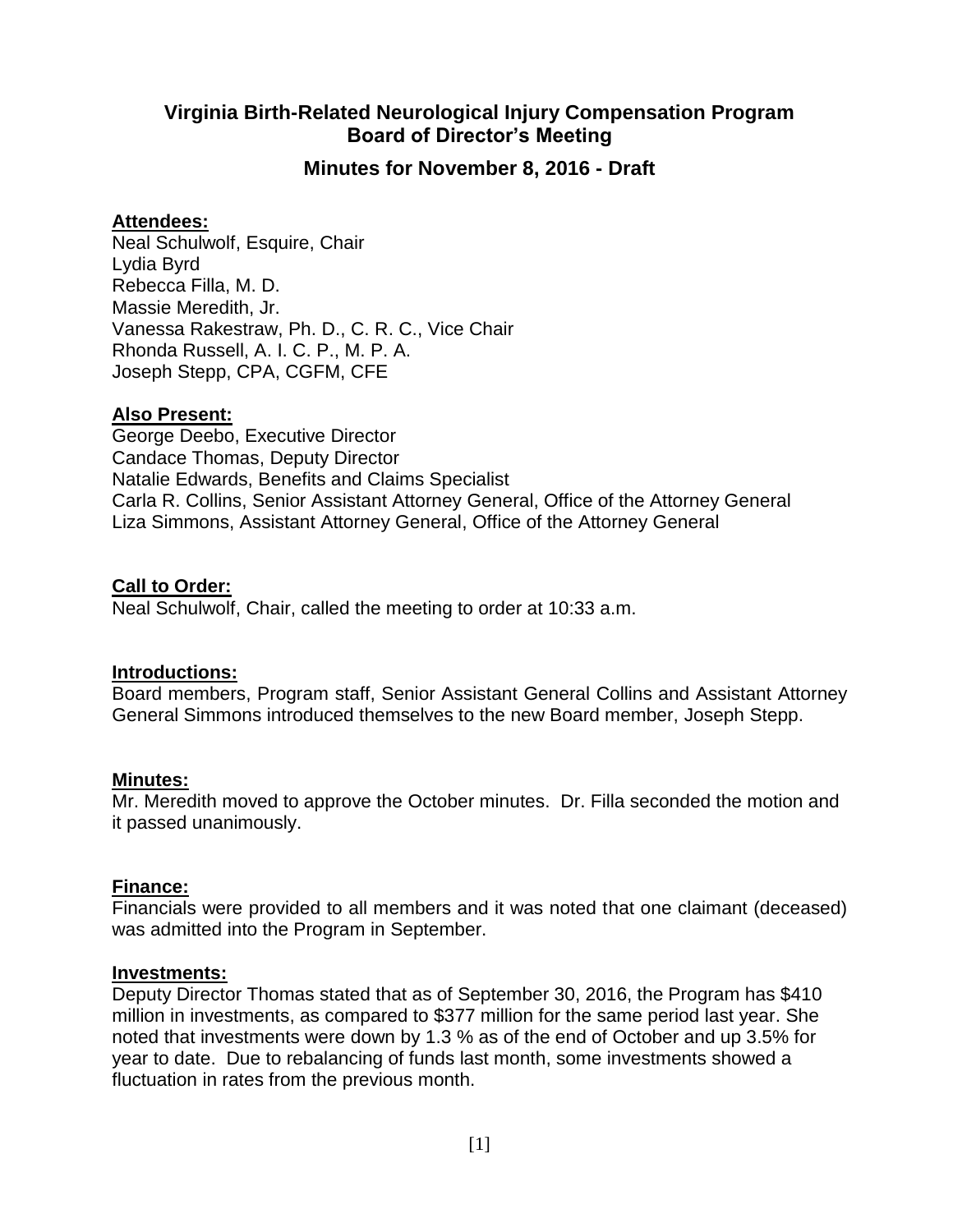Chairman Schulwolf moved to approve the Financial Report and the Investment Report. Mr. Meredith seconded the motion and it passed unanimously.

## **Public Comment:**

None

# **Closed Session (Claimant Issues/ Pending Cases/Possible Litigatopm:**

Mr. Schulwolf moved that the meeting convene in accordance with the provisions of Section 2.2-3711 (A)(7) and 2.2-3705.5 (16) of the Code of Virginia, that the Board go into closed meeting for the purpose of

Consultation with legal counsel and briefings by staff members or consultants pertaining to actual or probable litigation, where such consultation or briefing in open meeting would adversely affect the negotiating or litigating posture of the Board, and consultation with legal counsel employed or retained by the Board regarding specific legal matters requiring the provision of legal advice by such counsel regarding :

Discussion of records the Virginia Birth-Related Neurological Injury Compensation Program is required to keep confidential pursuant to Virginia Code Section 38.2-5002.2; more specifically, records concerning the deliberations of the board of directors in connection with specific claims, as prevented from being disclosed by Virginia Code Section 38.2-5002.2 (iii) and regarding pending litigation. by Virginia Code Section 38.2-5002.2 (iii) and regarding pending litigation.

The motion was seconded by Mr. Meredith and passed unanimously.

Senior Assistant Attorney General Collins excused herself from the Closed Session and returned after Assistant Attorney General Liza Simmons concluded her presentation to the Board.

# **CERTIFICATION**

Chair Schulwolf moved the adoption of the following resolution:

**WHEREAS**, the Virginia Birth-Related Neurological Injury Compensation Program's Board has convened a closed meeting on this date pursuant to an affirmative recorded vote and in accordance with the provisions of The Virginia Freedom of Information Act; and **WHEREAS**, Section 2.2-3712 of the Code of Virginia requires a certification by this Board that such closed meeting was conducted in conformity with Virginia law;

**NOW, THEREFORE, BE IT RESOLVED,** that the Virginia Birth-Related Neurological Injury Compensation Program Board certifies that, to the best of each member's knowledge, (i) only public business matters lawfully exempted from open meeting requirements by Virginia law were discussed in the closed meeting to which this certification resolution applies, and (ii) only such public business matters as were identified in the motion convening the closed meeting were heard, discussed or considered by the Board.